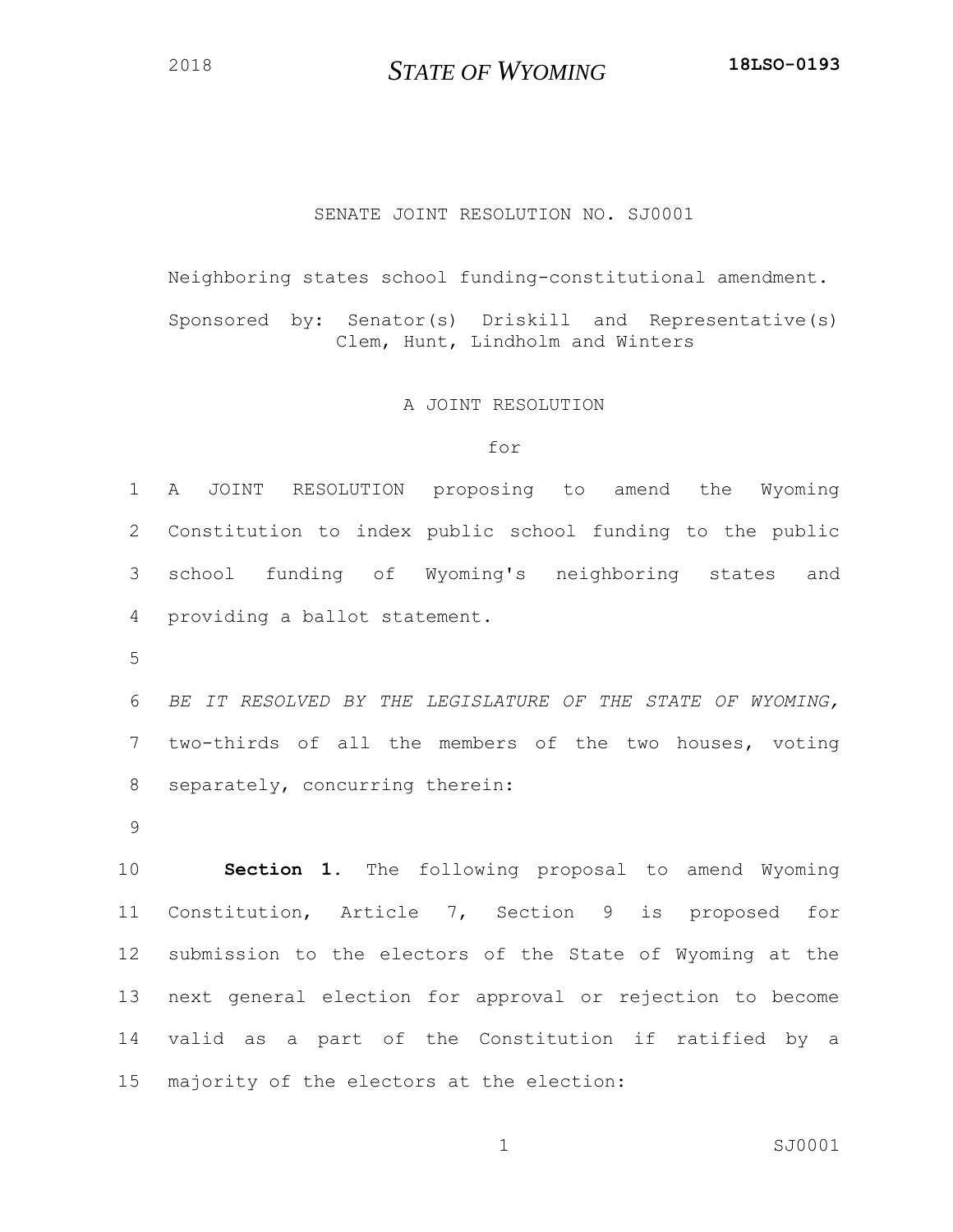**Article 7, Section 9. Taxation for schools; index funding to that of neighboring states.** (a) Subject to the limitations provided by subsection 6 (b) of this section, the legislature shall make such further provision by taxation or otherwise, as with the income arising from the general school fund will create and maintain a thorough and efficient system of public schools, adequate to the proper instruction of all youth of the state, between the ages of six and twenty-one years, free of charge; and in view of such provision so made, the legislature shall require that every child of sufficient physical and mental ability shall attend a public school during the period between six and eighteen years for a time equivalent to three years, unless educated by other means. (b) Notwithstanding any provision of this constitution to the contrary, the legislature shall establish by law a mechanism to determine the on-going five year average of the annual per pupil public school funding

for the states of Colorado, Idaho, Montana, Nebraska, South

Dakota and Utah. This calculation shall include funding,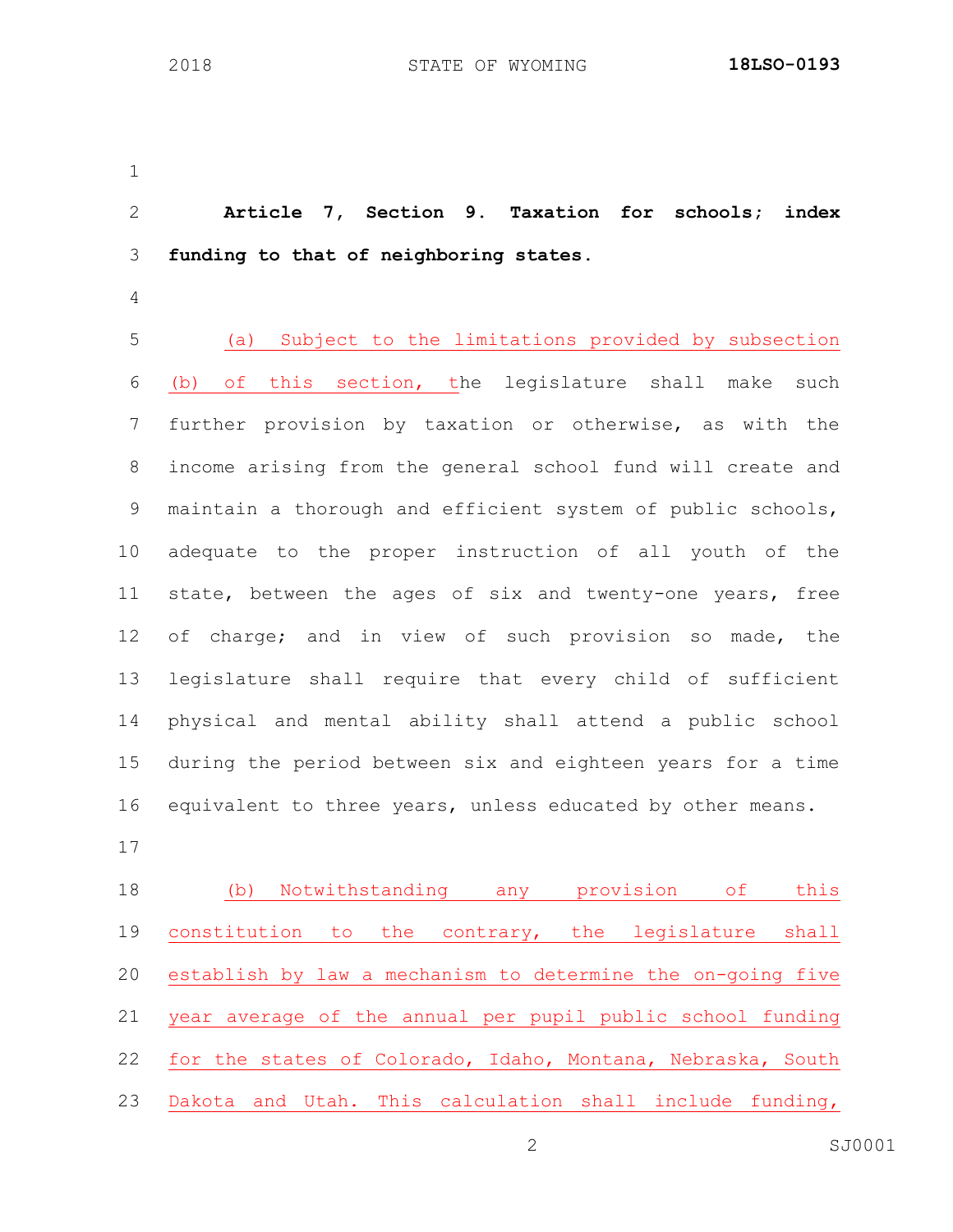| $\mathbf 1$    | from any source, for: school operations; major and minor    |
|----------------|-------------------------------------------------------------|
| $\mathbf{2}$   | school maintenance; capital construction; and any other     |
| 3              | public school funding deemed appropriate by the             |
| 4              | legislature. Beginning in the 2019-2020 school year and     |
| 5              | continuing each school year thereafter, the legislature     |
| $\sqrt{6}$     | shall ensure this state's system of public schools receives |
| 7              | not less than one hundred percent (100%) and not more than  |
| $8\,$          | one hundred ten percent (110%) of the on-going five year    |
| $\overline{9}$ | average of the annual per pupil public school funding for   |
| 10             | the states of Colorado, Idaho, Montana, Nebraska, South     |
| 11             | Dakota and Utah multiplied by the number of students in     |
| 12             | this state. The legislature shall not reduce funding for    |
| 13             | public education by more than seven percent (7%) in any one |
| 14             | year to meet the requirements of this subsection.           |
| 15             |                                                             |
| 16             | <b>Section 2.</b> That the Secretary of State shall endorse |
| 17             | the following statement on the proposed amendment:          |